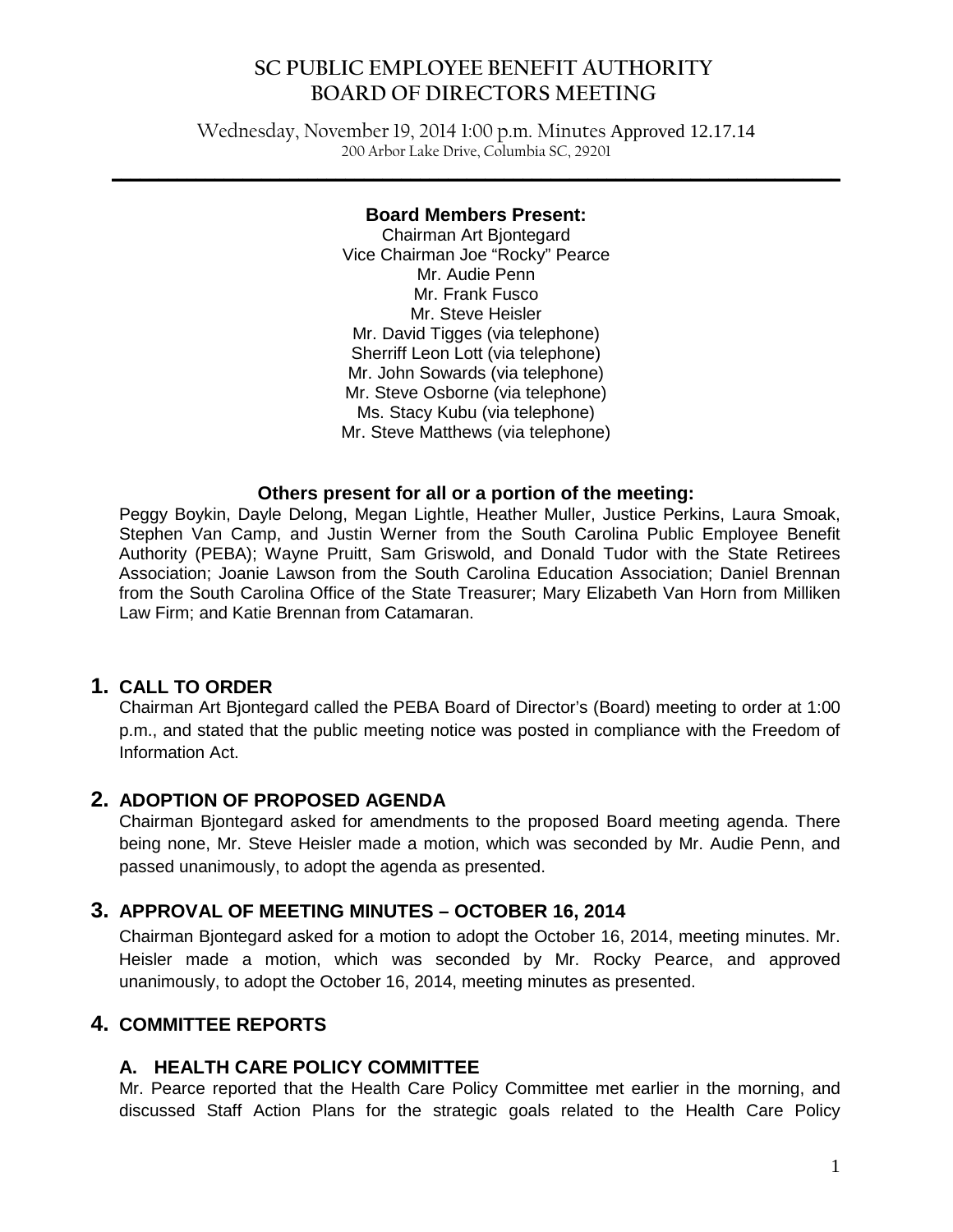# **SC PUBLIC EMPLOYEE BENEFIT AUTHORITY BOARD OF DIRECTORS MEETING**

Wednesday, November 19, 2014 1:00 p.m. Minutes Approved 12.17.14 200 Arbor Lake Drive, Columbia SC, 29201

**\_\_\_\_\_\_\_\_\_\_\_\_\_\_\_\_\_\_\_\_\_\_\_\_\_\_\_\_\_\_\_\_\_\_\_\_\_\_\_\_\_\_\_\_\_\_\_\_\_\_\_\_\_\_\_\_\_\_\_\_\_\_\_\_\_\_\_\_\_\_\_\_\_\_\_\_\_\_** Committee. Mr. Pearce stated that no action was taken, and the Committee will be receiving revised Staff Action Plans based on the Committee suggestions in the near future.

### **B. RETIREMENT POLICY COMMITTEE**

Mr. Steve Osborne reported that the Retirement Policy Committee met on November 5, 2014, and a large portion of the meeting was in executive session. Mr. Osborne stated that in October, the Committee reviewed Summit Strategies Group preferred line-up presentation, additional best practices recommendations, and a summary of the audited financial statements.

### **FINANCE, ADMINISTRATION, AUDIT AND COMPLIANCE (FAAC) COMMITTEE**

Mr. Steve Matthews reported that the FAAC Committee did not meet in November, and the next FAAC Committee meeting will be December 3, 2014.

### **5. OLD BUSINESS/DIRECTOR'S REPORT**

Ms. Peggy Boykin, PEBA's Executive Director, stated that several confidential Board documents will be posted to Director's Desk in the near future, and Board members will be notified by email when these documents are posted.

Ms. Boykin reported that staff held an offsite facilitated strategic planning work session to develop action items related to the Strategic Plan that the Board adopted in 2013. Ms. Boykin advised that staff will be working with each Committee to review and revise applicable action items, with the expectation that a comprehensive Strategic Plan would be presented to the Board at the December 17, 2014, quarterly Board meeting.

Ms. Boykin advised that staff will be planning a Board retreat in the early spring, and will provide available dates for the retreat in the next few weeks. Ms. Boykin stated that the Board may wish to review the comprehensive Strategic Plan at the retreat, with the expectation that a performance report based on the updated Strategic Plan will be available at the March 18, 2015, quarterly Board meeting.

Ms. Boykin reported that a rough draft of the Funston Fiduciary Audit should be available for the Board to review by mid-December, with a final draft available by mid-January 2015. Ms. Boykin reminded the Board that the Funston Fiduciary Audit is due to the General Assembly by January 30, 2015, and afterwards, Funston Advisory Services will review the audit in detail with the Board.

Chairman Bjontegard stated that he and Ms. Boykin met with the Governor's Budget Staff and reviewed PEBA's fiscal year 2016 agency budget.

Ms. Boykin reported that on November 10, 2014, staff provided an orientation for the House Way and Means Committee to better acquaint their staff on PEBA's budget proposals, and organizational functions and processes.

Ms. Boykin also stated that the South Carolina Retirement System's audited financial statements will be released on November 20, 2014.